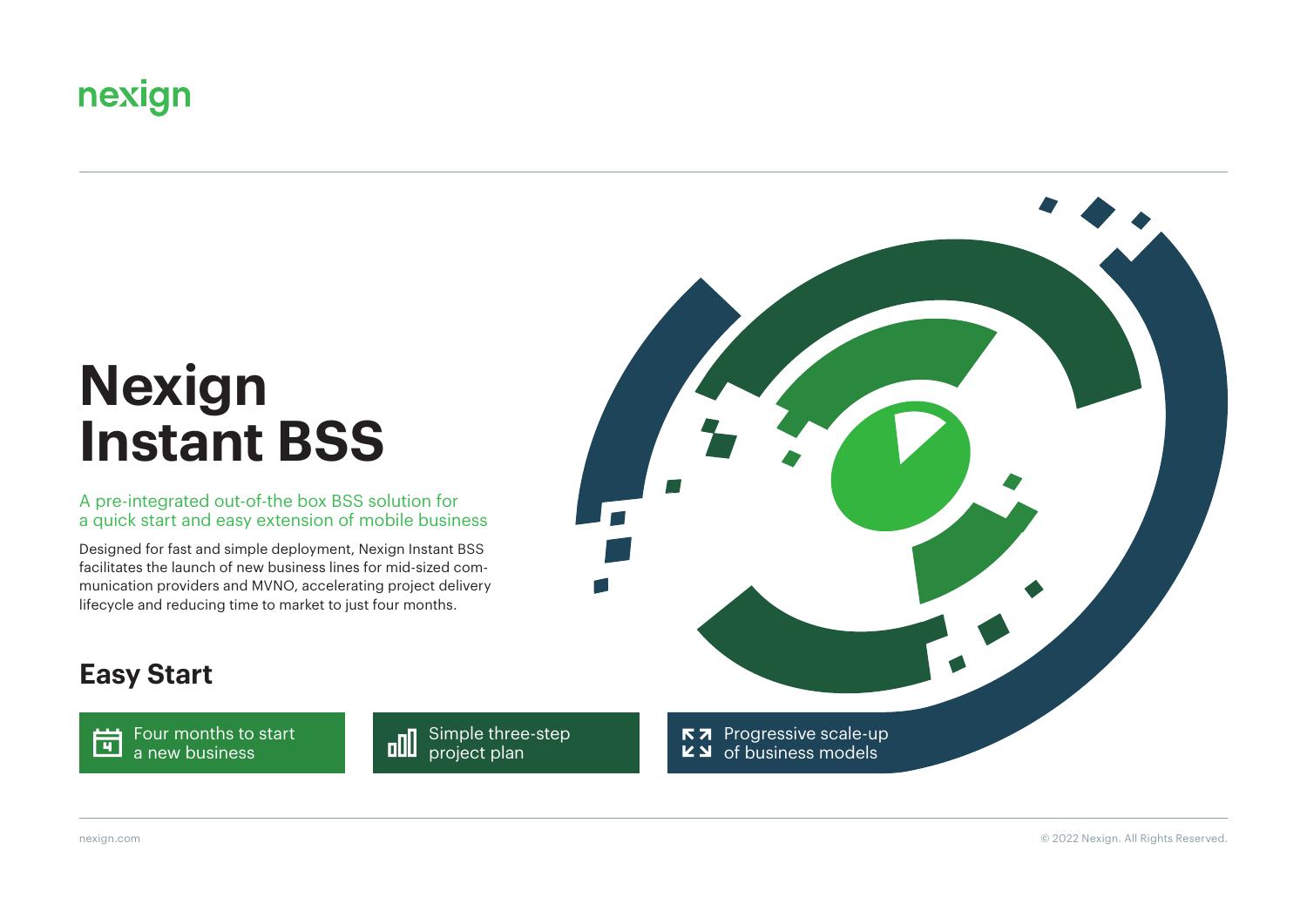### **Nexign Instant BSS Functional Scope Three-Step Project Model**

Nexign Instant BSS significantly reduces the decision-making process by providing CSPs with a full understanding of the project scope, results and calendar.

A well-defined solution scope incorporates a BSS stack covering mobile prepaid services and Nexign's best practices of project delivery and support.



Nexign collaboration platform facilitates project KPIs monitoring and simplifies implementation process by dividing it into 3 consequent steps with clear objectives and deliverables.



*"Nexign's Instant BSS can help CSPs accelerate their deployment and go-to market which is key to improving competitiveness especially in emerging markets. The Nexign Instant BSS's open architecture and transparent implementation offer CSPs the flexibility to manage and maintain the solution in-house or externally. This adaptability, alongside the ability to adjust the solution in step with rapidly changing business environment will be an important consideration for CSPs and MVNOs".*

*John Abraham, Principal Analyst of Analysys Mason*

*"CSPs are avoiding large-scale BSS transformation projects and prefer to engage with vendors on a well-defined scope of small (timeline of a few months) projects. This is the outcome of many factors such as cost, complexities and unclear future plans, as well as an increased desire to control technology change through in-house expertise".*

*Gartner. Market Guide for CSP Business Support System Solutions, October 2020*